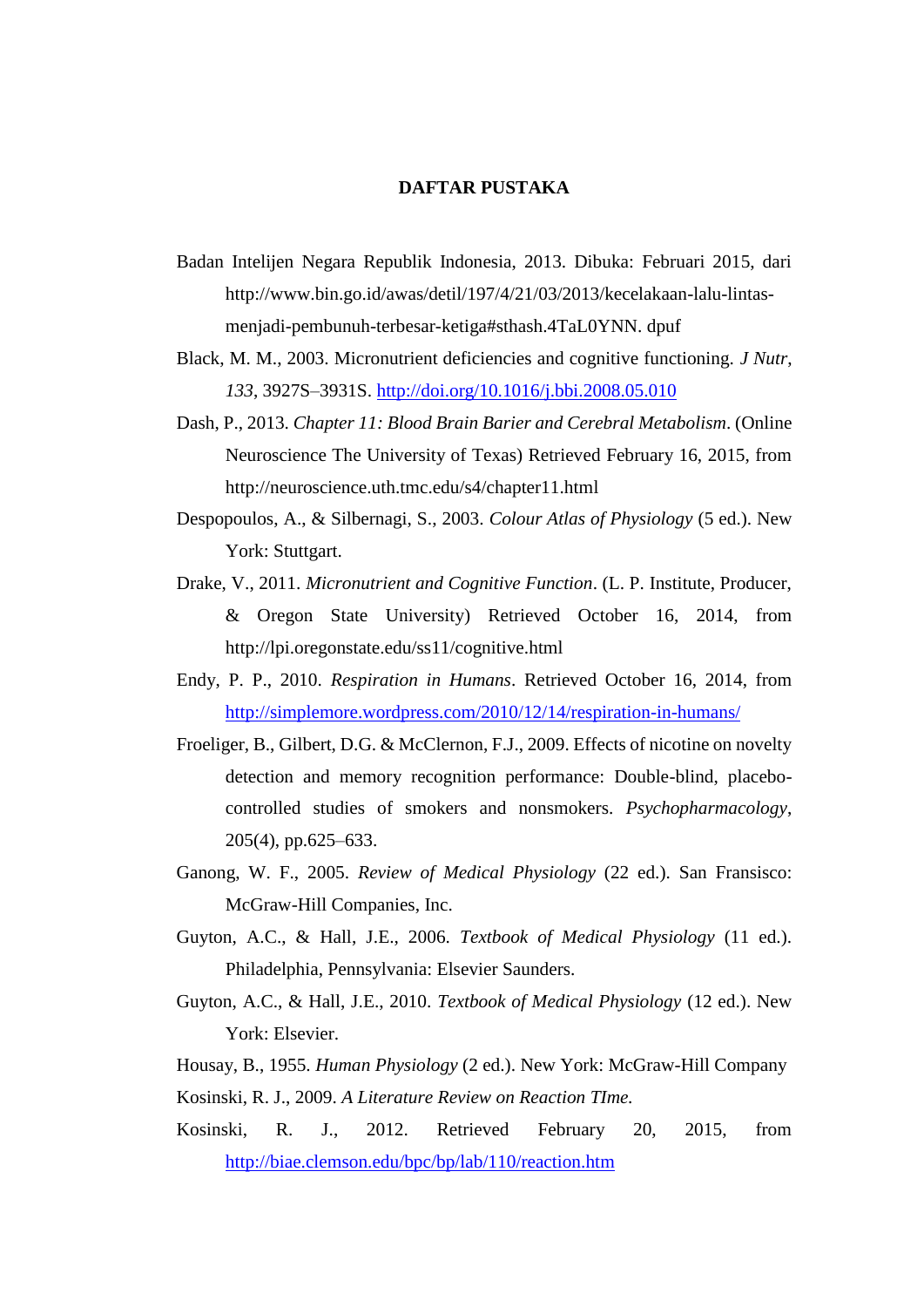- Lameshow,Hosmer, Klar, L., 1997. *Besar Sampel dalam Penelitian Kesehatan*, Available at: http://www.ncbi.nlm.nih.gov/pubmed/21960193.
- Lubis, Z., Syarief, H., & Jalal, F., 2003. Pengaruh Pemberian Suplemen Vitamin B12 Terhadap Serum Vitamin B12 Dan Hemoglobin, 172–180.
- Luce, R.,1986. *Response Times: Their Role in Inferring Elementary Mental Organization3*,
- Macrae, D.J., 2007. The Council for International Organizations and Medical Sciences (CIOMS) guidelines on ethics of clinical trials. *Proceedings of the American Thoracic Society*, 4(2), pp.176–178, discussion 178–179.
- Magistretti, P. J., & Martin J. L., 2000. *Brain Energy Metabolism: An Integrated Cellular Perspective. Neuropsychopharmacology.*
- Manore, M. M., 2000. Effect of physical activity on thiamine , riboflavin , and vitamin B-6, *72*, 598–606.
- Purves, D., Augustine, G. J., Fitzpatrick, D.., Katz, L. C., LaMantia, A. -S., McNamara, J. o., et al., 2001. *Neuroscience* (2 ed.). Sunderland: Sinauer Associates.
- Rath, M., 2012. Energy drinks: What is all the hype? The dangers of energy drink consumption. *Journal of the American Academy of Nurse Practitioners*, *24*(2), 70–76. http://doi.org/10.1111/j.1745-7599.2011.00689.x
- Robert K. Murray, Daryl K. Granner, Victor W. Rodwell., 2006*. Harper's Illustrated Biochemistry.* 27<sup>th</sup> ed. US: McGraw-Hill Companies, Inc. Chapter 44.
- Stargove, M. B., & Stargove, L. B., 2008. *Herb, Nutrient, and Drug Interactions: Clinical Implication and Therapeutic Strategies.* (J. Treasure, & D. L. McKee, Eds.) St. Louis, Missouri: Elsevier Health Sciences.
- Ulina, N., 2014. Efek Pemberian Madu (Mell depuratum) Terhadap Waktu Reaksi Sederhana Pada Pria Dewasa. *Karya Tulis Ilmiah*, 27-34.